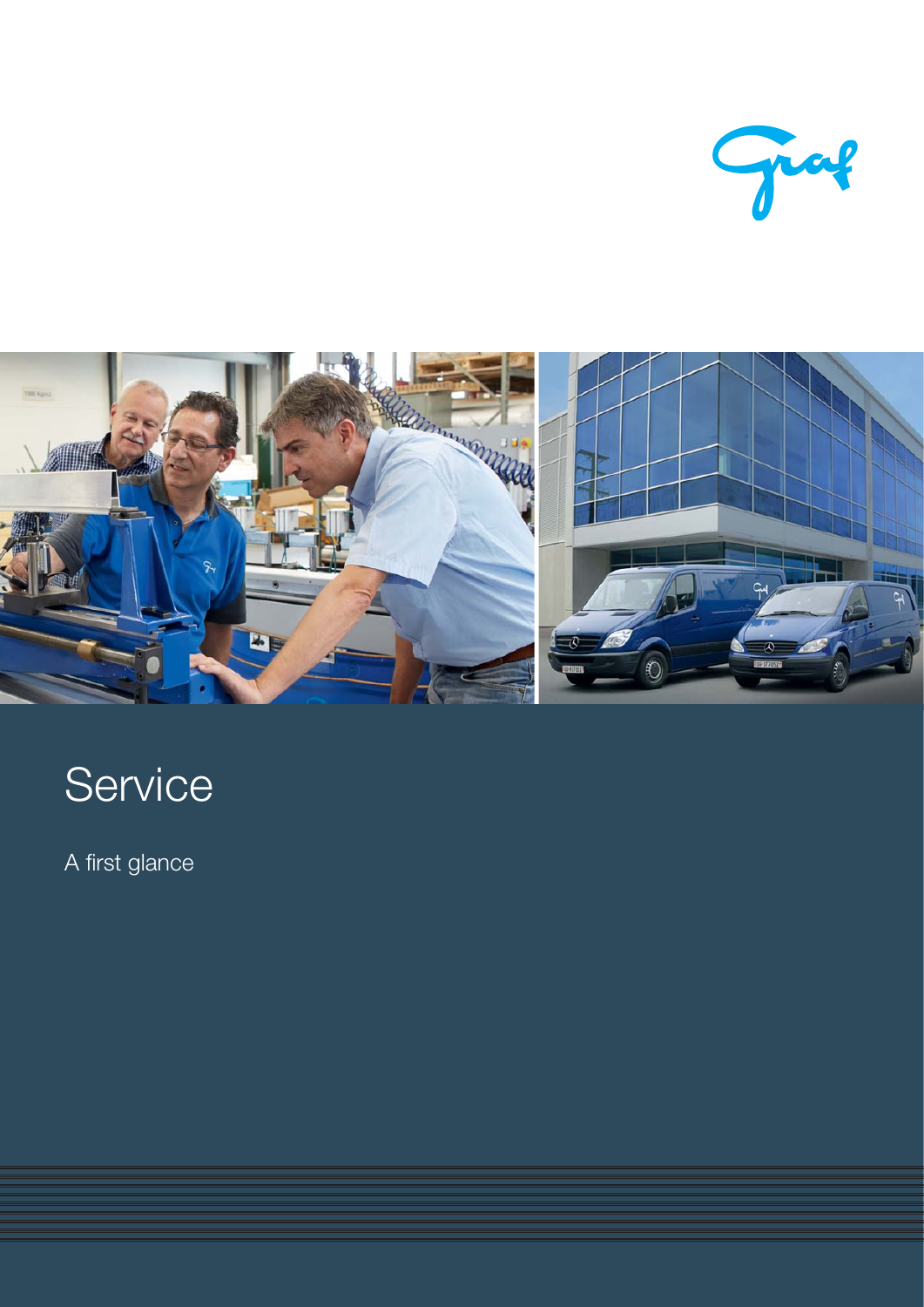Juan

### **RELIABLE**



With Graf products, customers can focus on their core business and benefit from advantages such as long lifetimes and maximum yield of materials. These customers rely on the Graf quality standards.

#### Sustainable and reliable services:

- Certification in accordance with DIN EN ISO 9001:2015
- Quality control as an integrated process at Graf, both in production and in the laboratory
- Process security due to high vertical integration
- Ongoing training of the specialists
- Independently developed machinery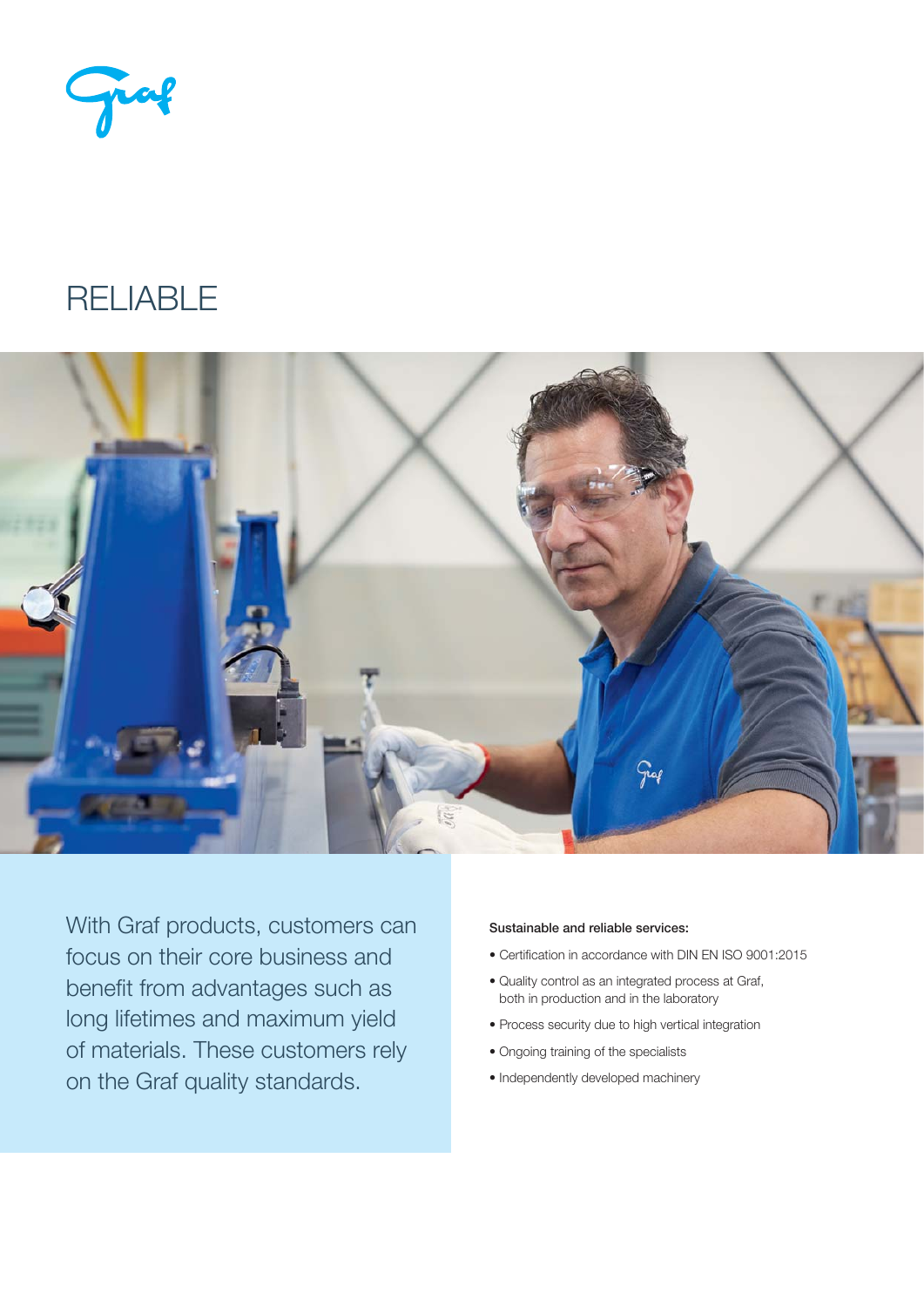

## INDIVIDUAL

Addressing customers' individual needs is one of the company's greatest strengths. Graf has in-depth knowledge of every one of its production steps and offers its customers both standard products and products for individual applications.

Existing Graf products and innovations always aim to strengthen customers in their markets.

Developed in Switzerland and globally used. The Graf product range not only convinces with its high quality, but also with its individuality.

## CUSTOMER-ORIENTED

Customers not only benefit from a comprehensive range of products and services, including technical assistance, but also from a global sales and service network that guarantees proximity to the customers.

A professional team of consultants is available to customers and partners at any time as a direct and initial point of contact with Graf. As technical specialists, they carry the expertise into the markets and consult customers individually, based on their needs.

However, it is not just the specialists, but also the professional service stations in 21 of the world's most important textile regions that guarantee fast reaction times for new installations, maintenance and servicing work as well as for emergencies.

Graf has maintained a modern training and service center for product and service training in Rapperswil, Switzerland since the beginning of 2016. Equipped with the latest machines, it is possible to thoroughly train employees, partners and customers at any time. In addition, services can be provided to customers in neighboring countries.



A service network that spans the globe guarantees fast and uncomplicated on-site service to the customers.